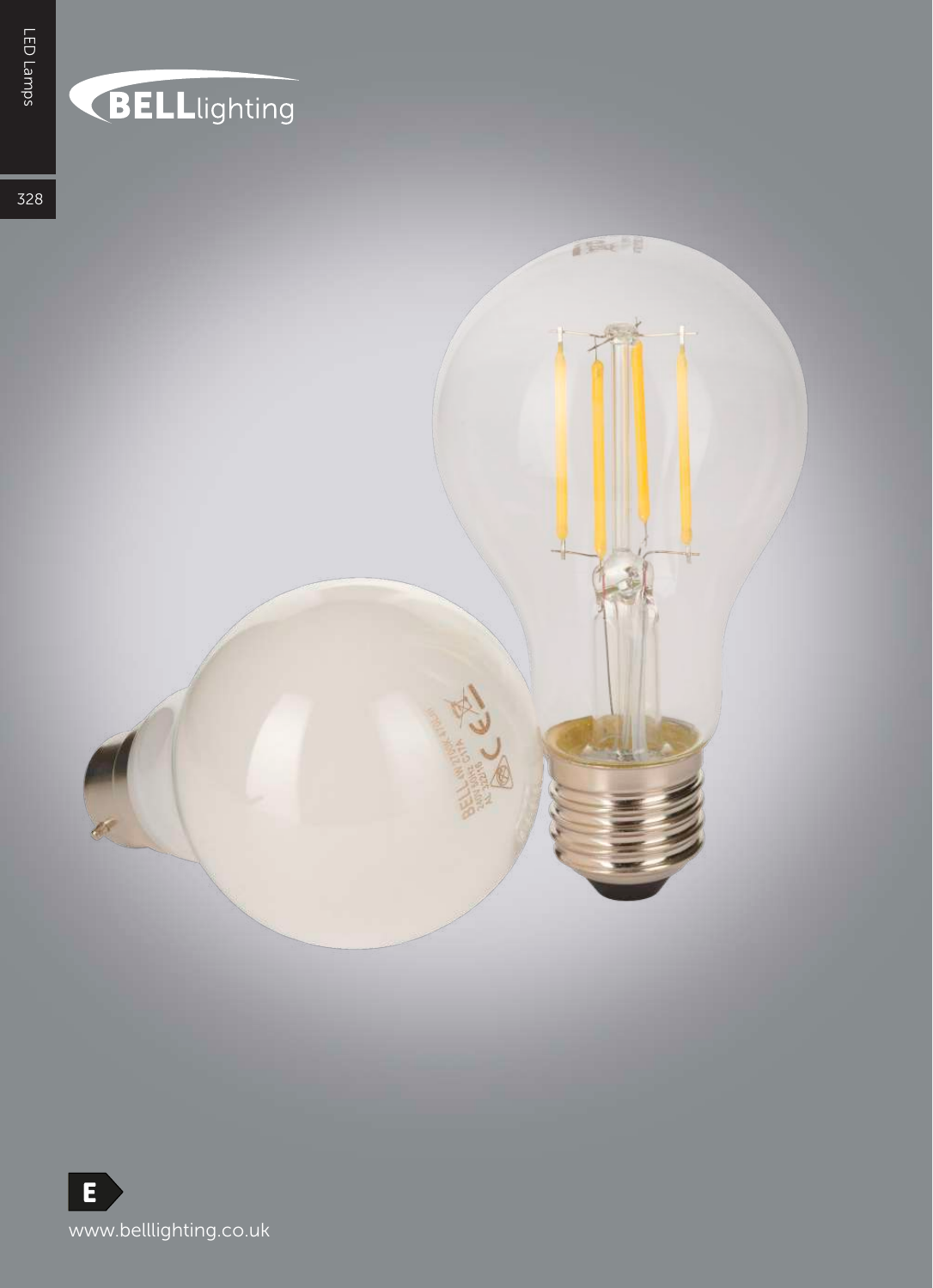## **BELL**lighting

#### LED Filament GLS

The LED Filament Range combines LED technology with the elegance of Incandescent Lamps. Creating a welcoming atmosphere with a retro feel, our LED Filament Range offers smooth dimming on rotary and digital dimming systems. The Filament GLS is an all rounder for decorative applications due to the wide range of wattages we offer.

- LED Technology with the elegance of Incandescent Lamps
- Ideal Replacement for Incandescent Lamps
- Creates a welcoming atmosphere with retro feel
- Up to 90% Energy Saving
- Argon gas filled to improve life
- High temperature capping cement
- Smooth dimming on rotary and digital dimming systems
- Full glass envelope





Clear Satin Warm White Cool White 4/6W H 102mm Ø60mm 12W H 128mm Ø70mm

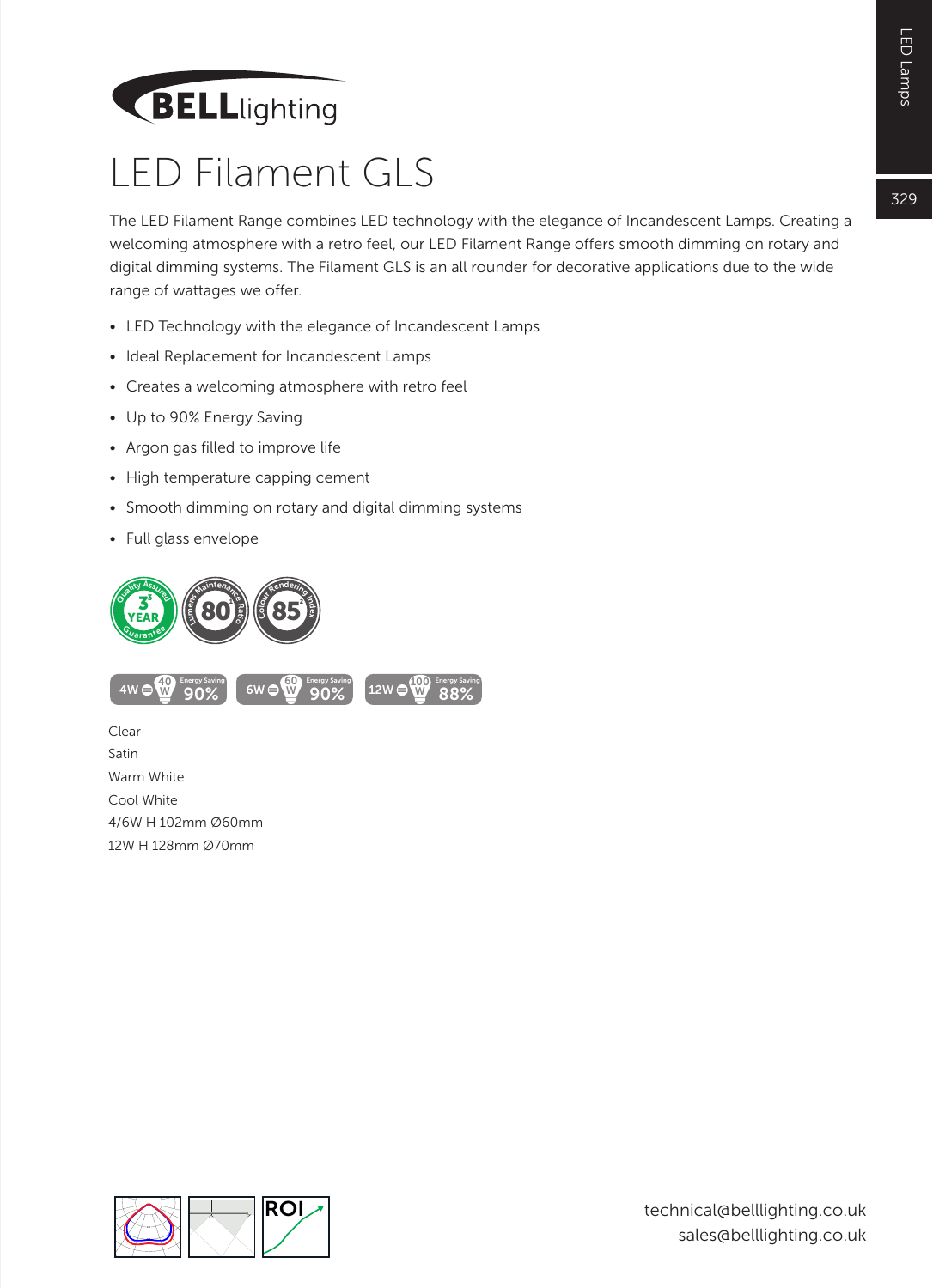### BELLlighting

#### LED Filament GLS

| Code         | Lamp Type                                | <b>CCT</b> | Lm   | Dim     | V   | Hours |
|--------------|------------------------------------------|------------|------|---------|-----|-------|
| Non Dimmable |                                          |            |      |         |     |       |
| 05016        | 4W LED Filament Clear GLS Non Dim - BC   | 2700K      | 470  | Non Dim | 240 | 15000 |
| 05017        | 4W LED Filament Clear GLS Non Dim - ES   | 2700K      | 470  | Non Dim | 240 | 15000 |
| 05018        | 6W LED Filament Clear GLS Non Dim - BC   | 2700K      | 810  | Non Dim | 240 | 15000 |
| 05019        | 6W LED Filament Clear GLS Non Dim - ES   | 2700K      | 810  | Non Dim | 240 | 15000 |
| 05121        | 4W LED Filament Satin GLS Non Dim - BC   | 2700K      | 470  | Non Dim | 240 | 15000 |
| 05122        | 4W LED Filament Satin GLS Non Dim - ES   | 2700K      | 470  | Non Dim | 240 | 15000 |
| 05123        | 6W LED Filament Satin GLS Non Dim - BC   | 2700K      | 810  | Non Dim | 240 | 15000 |
| 05124        | 6W LED Filament Satin GLS Non Dim - ES   | 2700K      | 810  | Non Dim | 240 | 15000 |
| 60045        | 4W LED Filament Clear GLS Non Dim - BC   | 4000K      | 470  | Non Dim | 240 | 15000 |
| 60046        | 4W LED Filament Clear GLS Non Dim - ES   | 4000K      | 470  | Non Dim | 240 | 15000 |
| 60047        | 6W LED Filament Clear GLS Non Dim - BC   | 4000K      | 810  | Non Dim | 240 | 15000 |
| 60048        | 6W LED Filament Clear GLS Non Dim - ES   | 4000K      | 810  | Non Dim | 240 | 15000 |
| 60182        | 12W LED Filament Clear GLS Non Dim - BC  | 2700K      | 1550 | Non Dim | 240 | 15000 |
| 60180        | 12W LED Filament Clear GLS Non Dim - ES  | 2700K      | 1550 | Non Dim | 240 | 15000 |
| Dimmable     |                                          |            |      |         |     |       |
| 05300        | 4W LED Filament Clear GLS Dimmable - BC  | 2700K      | 470  | Dim     | 240 | 15000 |
| 05301        | 4W LED Filament Clear GLS Dimmable - ES  | 2700K      | 470  | Dim     | 240 | 15000 |
| 05302        | 6W LED Filament Clear GLS Dimmable - BC  | 2700K      | 810  | Dim     | 240 | 15000 |
| 05304        | 6W LED Filament Clear GLS Dimmable - ES  | 2700K      | 810  | Dim     | 240 | 15000 |
| 05286        | 4W LED Filament Satin GLS Dimmable - BC  | 2700K      | 450  | Dim     | 240 | 15000 |
| 05287        | 4W LED Filament Satin GLS Dimmable - ES  | 2700K      | 450  | Dim     | 240 | 15000 |
| 05288        | 6W LED Filament Satin GLS Dimmable - BC  | 2700K      | 810  | Dim     | 240 | 15000 |
| 05289        | 6W LED Filament Satin GLS Dimmable - ES  | 2700K      | 810  | Dim     | 240 | 15000 |
| 60049        | 4W LED Filament Clear GLS Dimmable - BC  | 4000K      | 470  | Dim     | 240 | 15000 |
| 60050        | 4W LED Filament Clear GLS Dimmable - ES  | 4000K      | 470  | Dim     | 240 | 15000 |
| 60051        | 6W LED Filament Clear GLS Dimmable - BC  | 4000K      | 810  | Dim     | 240 | 15000 |
| 60052        | 6W LED Filament Clear GLS Dimmable - ES  | 4000K      | 810  | Dim     | 240 | 15000 |
| 60183        | 12W LED Filament Clear GLS Dimmable - BC | 2700K      | 1550 | Dim     | 240 | 15000 |
| 60181        | 12W LED Filament Clear GLS Dimmable - ES | 2700K      | 1550 | Dim     | 240 | 15000 |